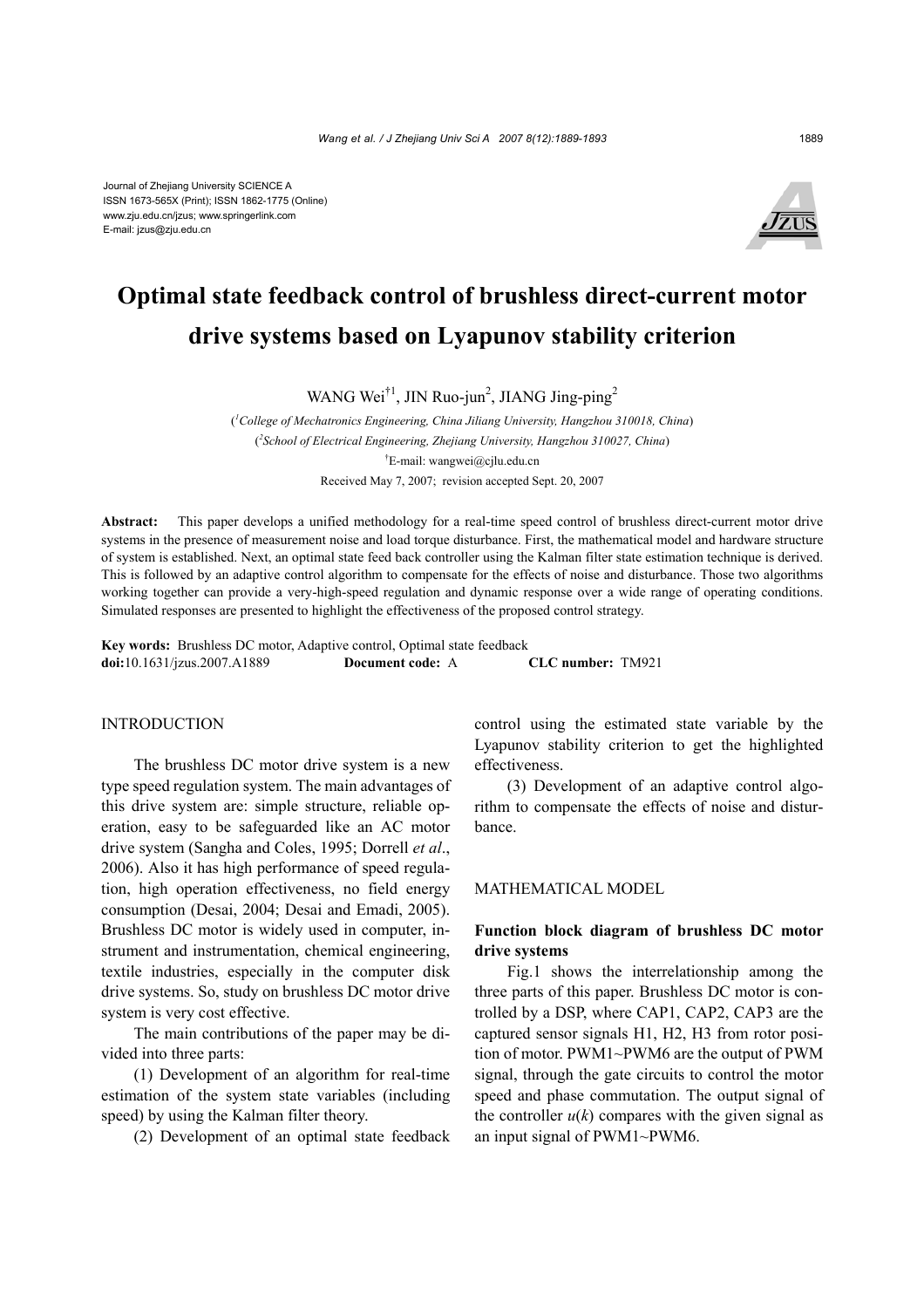

**Fig.1 Function block diagram of brushless DC motor drive system** 

## **Mathematical model**

The dynamic equations of a brushless DC motor may be expressed as

$$
\begin{cases}\n u - \Delta u = E_a + iR + L \frac{di}{dt}, \\
 T_a - T_L = \frac{GD^2}{375} \frac{dn}{dt}, \\
 E_a = K_e n,\n\end{cases}
$$
\n(1)

where  $R$  is the inner resistance of motor,  $T_L$  the load torque of motor,  $GD^2$  the moment of inertia of motor rotor (in N·m<sup>2</sup>),  $\Delta u$  the voltage drop of the thyristor,  $K_e$  the back EMF coefficient. Torque  $T_a$  and back electromotive force (EMF) *E*a, using the concept of average torque and average back electromotive force. Due to the bigger ripple (Li *et al*., 2004; Wang *et al*., 2005), the back EMF and torque have

$$
T_{\rm a} = K_{\rm T} I,\tag{2}
$$

where *I* is the current of every phase,  $K_T$  the torque coefficient of motor.

Taking Laplace transform of Eqs.(1) and (2) yields the following relationships

$$
\begin{cases}\nU(s) - \Delta U(s) = E_a(s) + RI(s) + LsI(s), \\
T_a(s) = K_{\rm T}I(s), \\
T_a(s) - T_{\rm L}(s) = \frac{GD^2}{375} sN(s), \\
E_a(s) = K_{\rm e}N(s),\n\end{cases} \tag{3}
$$

where  $\Delta U(s)$  is small to be neglected, then open loop transfer function of the system may be expressed as

$$
\frac{E_{a}(s)}{U(s)} = \frac{1/(T_1 T_m)}{s(s+1/T_1)} = \frac{T_1}{T_m} \cdot \frac{a^2}{s(s+a)},
$$
(4)

where  $T_1 = L/R$  is the effective electrical time constant,  $T_m = RGD^2/(375K_eK_T)$  is the mechanical time constant,  $a=1/T_1$ .

Allowing for a zero-order hold (sample-hold) in the discrete-time domain representation, the *Z* transform of the above input-output representation may be expressed as (Kwo, 1992)

$$
\frac{N(z)}{U(z)} = \frac{T_1}{T_m K_e} (1 - z^{-1}) Z \left[ \frac{a^2}{s^2 (s + a)} \right]
$$
  
= 
$$
\frac{T_1}{T_m K_e} \frac{[(aT - 1 + e^{-aT}) + (1 - e^{-aT} - aTe^{-aT})z^{-1}]z^{-1}}{(1 - z^{-1})(1 - e^{-aT}z^{-1})}
$$
  
= 
$$
\frac{Az + B}{z^2 + Fz + D},
$$
 (5)

where *T* is the sample period.

State and output equations at the *k*th sampled interval are

$$
\begin{cases}\n\begin{bmatrix}\nx_1(k+1) \\
x_2(k+1)\n\end{bmatrix} =\n\begin{bmatrix}\n0 & 1 \\
-D & -F\n\end{bmatrix}\n\begin{bmatrix}\nx_1(k) \\
x_2(k)\n\end{bmatrix} +\n\begin{bmatrix}\nA \\
B - AF\n\end{bmatrix} u(k) \\
= \mathbf{Gx}(k) + \mathbf{H}u(k), \\
n(k) = \begin{bmatrix}\n1 & 0\n\end{bmatrix}\n\begin{bmatrix}\nx_1(k) \\
x_2(k)\n\end{bmatrix} = \mathbf{Cx}(k),\n\end{cases}
$$
\n(6)

where

$$
\begin{cases} x_1(k) = n(k), \\ x_2(k) = x_1(k+1) - Au(k), \end{cases}
$$
 (7)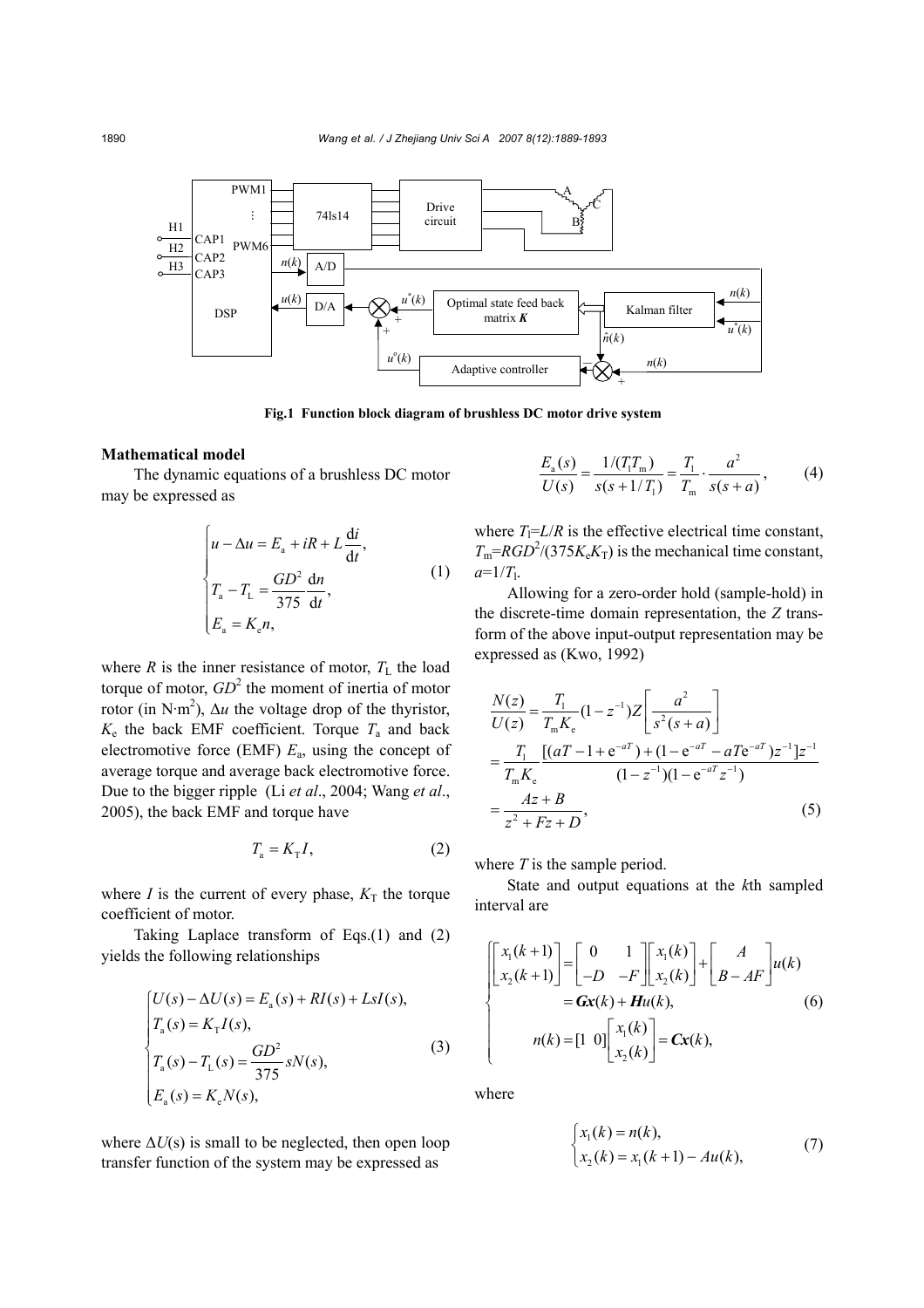*G*, *H*, *C* are all constant matrices for brushless DC motor. From Eq.(5), the input-output difference equation may be obtained:

$$
n(k) + F \cdot n(k-1) + D \cdot n(k-2)
$$
  
=  $A \cdot u(k-1) + B \cdot u(k-2)$ . (8)

#### STATE ESTIMATION USING KALMAN FILTER

In order to realize the optimal feedback control using state feedback, the state vector  $x(k)$  needs to be estimated (Rodriguez and Emadi, 2006). Using Kalman filter theory, the algorithm for the derivation  $\hat{x}(k)$  can be obtained as

$$
\hat{\mathbf{x}}(k) = \mathbf{G}\hat{\mathbf{x}}(k-1) + \mathbf{H}u(k-1) + \mathbf{K}(k) \cdot
$$
  

$$
\left\{ n(k) - \mathbf{C} \left[ \mathbf{G}\hat{\mathbf{x}}(k-1) + \mathbf{H}u(k-1) \right] \right\},
$$
 (9)

where  $\hat{x}(k)$  is the estimated state vector, and *G*, *H*, *C* are constant matrices known for a brushless DC motor drive system. Choose *Q*, *R* as the weight matrices, and  $p(0)$  the initial matrix, the recurrence algorithms of Kalman filter gain matrix  $K(k)$  can be calculated off-line with

$$
\begin{cases}\nP(k) = GP(k-1)G^{\mathrm{T}} + HQH^{\mathrm{T}},\nK(k) = \tilde{P}(k)C^{\mathrm{T}}[CP(k)C^{\mathrm{T}} + R]^{-1}, \quad (10) \\
P(k) = [I - K(k)C]\tilde{P}(k),\n\end{cases}
$$

where  $P(k)$  is an estimation error covariance matrix, and  $\mathbf{\hat{P}}(k)$  is a prediction matrix of the error covariance.

# OPTIMAL STATE FEEDBACK CONTROL BY LYAPUNOV STABILITY CRITERION

The state equation of the system is expressed as

$$
\mathbf{x}(k+1) = \mathbf{G}\mathbf{x}(k) + \mathbf{H}u(k). \tag{11}
$$

The control *u*(*k*) is defined as

$$
u(k) = -Kx(k). \tag{12}
$$

The design objective is to find the feedback matrix  $\boldsymbol{K}$  that will bring the state  $\boldsymbol{x}(k)$  from any initial state  $x(0)$  to the equilibrium state  $x=0$  in some optimal sense.

The basic assumption is that the system of Eq.(11) is asymptotically stable with  $u(k)=0$ . This guarantees that given a positive-definite real symmetric matrix *Q*, there exists a positive-definite real symmetric matrix *P* such that

$$
G^{\mathrm{T}}PG - P = -Q. \tag{13}
$$

The Lyapunov function is defined as

$$
V[\mathbf{x}(k)] = \mathbf{x}^{\mathrm{T}}(k)\mathbf{P}\mathbf{x}(k),\tag{14}
$$

and

$$
\begin{cases} \Delta V[\mathbf{x}(k)] = V[\mathbf{x}(k+1)], \\ -V[\mathbf{x}(k)] = -\mathbf{x}^{\mathrm{T}}(k)\mathbf{Q}\mathbf{x}(k). \end{cases}
$$
(15)

As an optimal control problem, we find an optimal control  $u^{\circ}(k)$  which minimizes the performance index

$$
J=\Delta V[\mathbf{x}(k)]\tag{16}
$$

in the instant *k*.

Since  $\Delta V[\mathbf{x}(k)]$  represents the discrete rate of change of  $V[x(k)]$ , we can define  $V[x(k)]$ . So the minimization of the performance index of Eq.(16) will carry a physical meaning in optimal control. For instance, ∆*V*[*x*(*k*)] may represent the rate of change of speed, distance, or energy along the trajectory  $x(k)$ .

For the general form of  $V[x(k)]$  given in Eq.(14), we write

$$
\Delta V[\mathbf{x}(k)] = \mathbf{x}^{\mathrm{T}}(k+1)\mathbf{P}\mathbf{x}(k+1) - \mathbf{x}^{\mathrm{T}}(k)\mathbf{P}\mathbf{x}(k)
$$

$$
= \mathbf{x}^{\mathrm{T}}(k)(\mathbf{G} - \mathbf{H}\mathbf{K})^{\mathrm{T}}\mathbf{P}(\mathbf{G} - \mathbf{H}\mathbf{K})\mathbf{x}(k) - \mathbf{x}^{\mathrm{T}}(k)\mathbf{P}\mathbf{x}(k).
$$
(17)

By the state equation Eq.(11), the last equation can be written as

$$
\Delta V[\mathbf{x}(k)] = \mathbf{x}^{\mathrm{T}}(k)\mathbf{G}^{\mathrm{T}}\mathbf{P}\mathbf{G}\mathbf{x}(k) + u^{\mathrm{T}}(k)\mathbf{H}^{\mathrm{T}}\mathbf{P}\mathbf{G}\mathbf{x}(k) + \mathbf{x}^{\mathrm{T}}(k)\mathbf{G}^{\mathrm{T}}\mathbf{P}\mathbf{H}u(k) + u^{\mathrm{T}}(k)\mathbf{H}^{\mathrm{T}}\mathbf{P}\mathbf{H}u(k) - \mathbf{x}^{\mathrm{T}}(k)\mathbf{P}\mathbf{x}(k).
$$
\n(18)

For minimum  $\Delta V[\mathbf{x}(k)]$  with respect to  $u(k)$ 

$$
\frac{\partial \Delta V[\mathbf{x}(k)]}{\partial u(k)} = 0.
$$
 (19)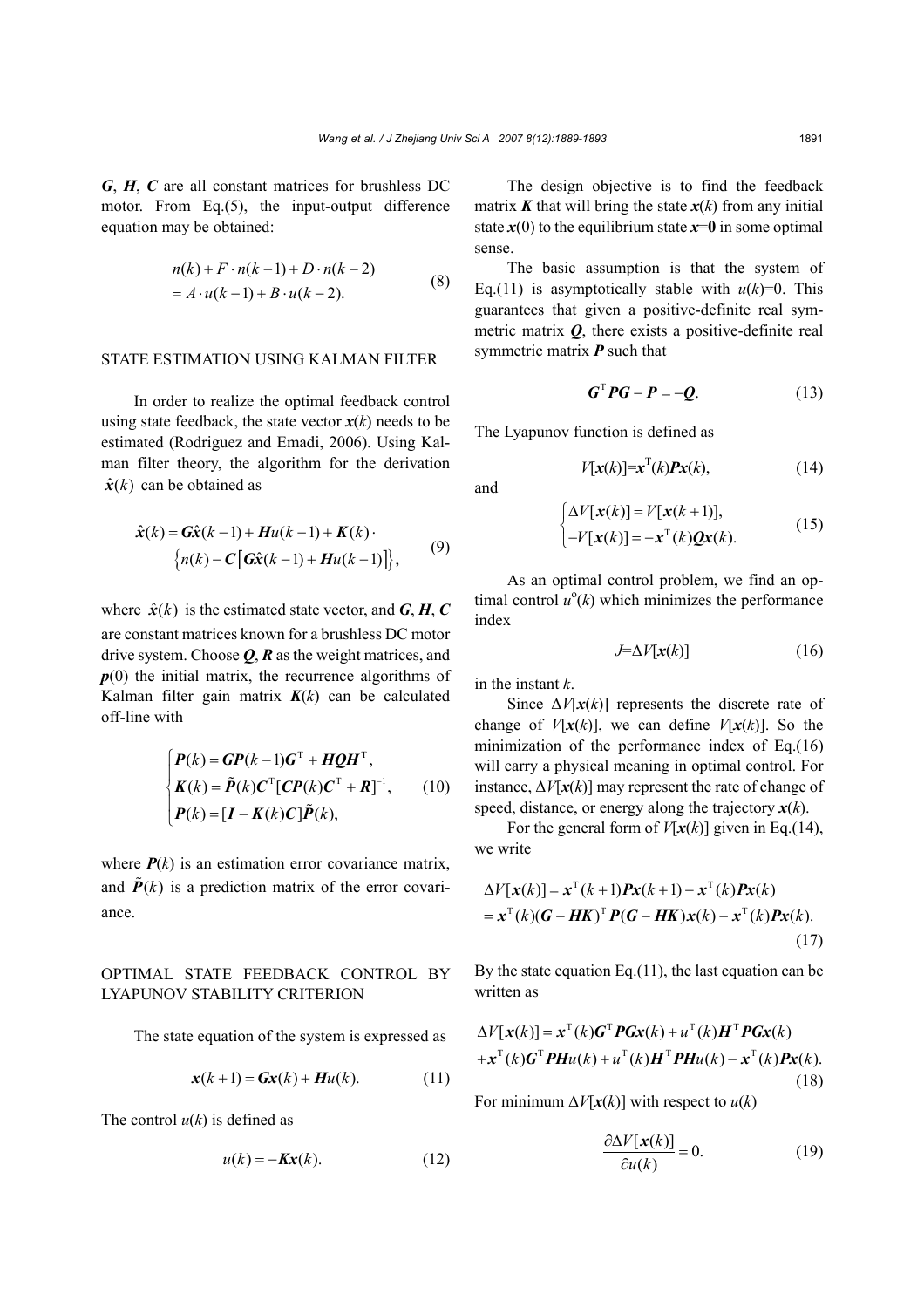Substituting Eq.(18) into Eq.(19) leads to

$$
2HTPGx(k) + 2HTPHu(k) = 0.
$$
 (20)

Therefore, the optimal control is

$$
u(k) = -(\boldsymbol{H}^{\mathrm{T}} \boldsymbol{P} \boldsymbol{H})^{-1} \boldsymbol{H}^{\mathrm{T}} \boldsymbol{P} \boldsymbol{G} \boldsymbol{x}(k). \tag{21}
$$

Given  $Q=I$  (identity matrix) with  $V[x]=x^{T}(k)Px(k)=0$ and  $P$ , the optimal control  $u^{\circ}(k)$  can be obtained.

# ADAPTIVE CONTROL TO COMPENSATE EFFECTS OF NOISE AND DISTURBANCE

If a system is subject to process disturbance and measurement noise, which are from power supple and load disturbance, the equations for the system can be expressed as

$$
\begin{cases} x(k) = Gx(k-1) + Hu(k-1) + \xi(k-1), \\ n(k) = Cx(k) + \varepsilon(k), \end{cases}
$$
 (22)

where *ξ*(*k*), *ε*(*k*) are Gaussian noises. Since the output error due to the above noise and disturbance cannot be eliminated by optimal feedback control, use of an adaptive algorithm is needed.

The output expectation of the system due to an arbitrary input  $u(k)$  may be expressed as

$$
n(k) = -Fn(k-1) - Dn(k-2) + A[u(k-1) + \Delta u(k)]
$$
  
+ B[u(k-2) + \Delta u(k)], (23)

where  $\Delta u(k)$  is the input error, due to the existence of the noise.

The output error is

$$
\Delta n(k) = n(k) - \hat{n}(k) = A\Delta u(k) + B\Delta u(k). \quad (24)
$$

So an indirect measurement value of ∆*u*(*k*) is

$$
\Delta u(k) = \frac{\Delta n(k)}{A+B} = K_{3}\Delta n(k). \tag{25}
$$

Using an exponential smoothing filter

$$
\Delta \hat{n}(k) = (1 - \beta) \Delta \hat{n}(k - 1) + \beta \Delta n(k), \qquad (26)
$$

where  $\Delta \hat{n}(k)$  is the filtered value of  $\Delta n(k)$ , and  $\beta$ (0<*β*<1) is the filter coefficient. The following equation may be used as an adaptive corrector:

$$
u^{\circ}(k) = u^{\circ}(k-1) - K_3 \Delta \hat{n}(k). \tag{27}
$$

## SIMULATION EXPERIMENTS

## **Technique data of experimented brushless DC motor**

Technique data of the experimented brushless DC motor are: rated power *P*=1.57 kW, rated speed *n*=1500 rpm, rated current *I*=4.5 A, moment of inertia-including load  $J=16$  kg/cm<sup>2</sup>.

## **Algorithm**

Step 1: Calculate coefficients *A*, *B*, *F*, *D* and matrices *G*, *H*, *C*.

Step 2: Calculate the optimal feedback matrix *K* and control signal  $u^*(k)$ .

Step 3: Calculate the adaptive signal  $u^{\circ}(k)$ .

### **Simulation results**

Simulation results are given in Fig.2.



**Fig.2 Dynamic response of system underload disturbance** 

 In Fig.2, curve 1 corresponds to the dynamic response of system under the rated load disturbance without adaptive control, while curve 2 corresponds to that with adaptive control. The method of optimal feedback is seen to provide faster step response of output shaft velocity. To further reduce the sensitivity to load disturbances, adaptive torque correct methods were applied in conjunction with optimal feedback control methods.